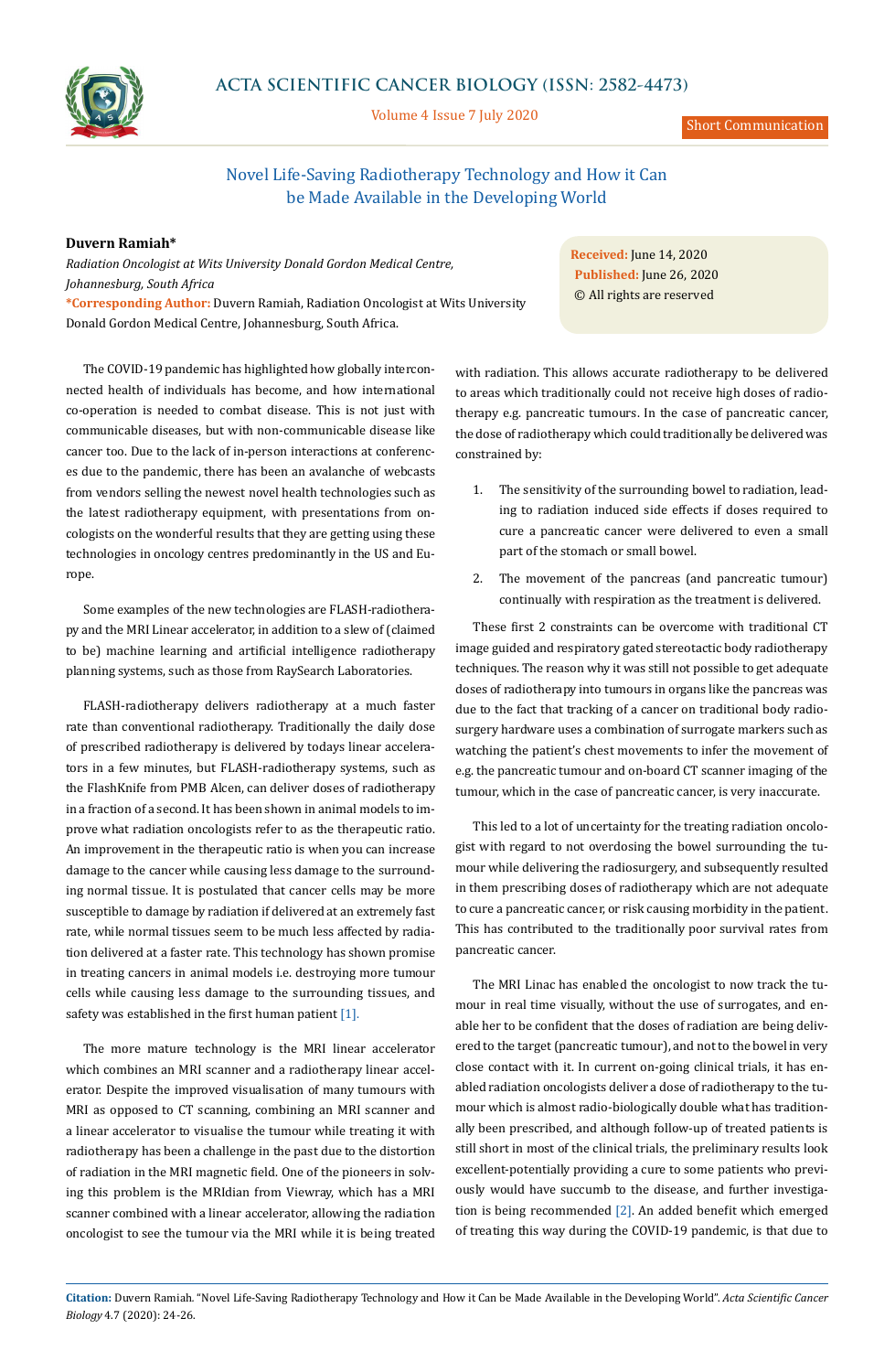$25$ 

the accuracy of the treatment, radiotherapy could safely be given in much larger daily doses, meaning fewer visits to the oncology department and lower potential infection exposure for patients who are already at high risk of getting severely ill from hospital acquired infections.

There is however a high price tag attached to these new technologies. The cost of an MRI linear accelerator is at least 3-fold higher than the cost of a conventional linear accelerator capable of body radiosurgery. However, reimbursement from funders for radiosurgery in the private sector is a fixed rate regardless of the technology used. Radiosurgery is seen to be a commodity rather than a differentiated product, but as we can see from the example of the MRI Linac, it is anything but a commodity. There are clinical settings where specific types if radiosurgical equipment is needed which should be remunerated at different rates depending on the technology used. The bizarreness of the situation could be likened to all chemotherapies being remunerated at the same rate irrespective of the compound used, or the indication for which it is used. Hence, ideally, a modified rate should be charged if these new technologies are used. This may be possible if funders are approached to do this, but first, the technology needs to be available in the country. This would mean that potential investors in this technology would need to procure this equipment, and set-up the oncology centre while also taking on the risk that they may not be remunerated for treating patients with the superior technology if funders decide to maintain the status-quo.

This has led to potential investors in such equipment being reticent to invest in it, especially in countries like South Africa. The unfortunate reality is that potential investors in such technology, such as health-care private equity and venture capital (PEVC) funds in countries like South Africa, are much less risk seeking than counterparts in the United States and Europe. Even though there is large potential financial benefit of bringing in this technology, they are not willing to take on the added risk, rather sticking to the already long-established equipment. There is no real healthcare venture capital or private equity in South Africa, as true PEVC funds should be willing to take on high risk for large potential returns, and the way PEVC funds behave in South Africa is more similar to traditional debt financing. The incumbents in radiotherapy treatment in South Africa, which is effectively a duopoly between a national hospital group which offers radiotherapy services, and a private company specialised in radiotherapy equipment centres, have little incentive to invest in the novel radiotherapy technologies as they treat most of the patients on their commoditised equipment already, and hence do not want to risk extra capital expenditure to bring in promising new, unproven but potentially life-saving therapy. It has resulted in old technologies such as the GammaKnife which has been in Europe and the United States since the 1960's finally making it to South African shores recently, and now being marketed as novel technology, when it is clearly not. The risk is that the contribution of South Africa to radiation oncology research will fall away, in addition to patients in South Africa not reaping the benefits of these new technologies. The opportunity is that it does leave the market in specialised radiation oncology open for a group focusing on niche highly specialised radiotherapy treatments.

The solution lies in disrupting the current model of radiotherapy being found in or near general hospitals, in favour of creating stand-alone centres which have only novel radiotherapy technologies. The centre would not be affiliated to any hospital but would be a value adding centre for patients diagnosed with specific cancers in a general hospital to be referred to for their therapy. Due to the specialised equipment which this requires, it would be remunerated at a higher rate. Also, due to the fact that most one stop shop general hospitals and general oncology centres would not have this equipment, as they usually purchase equipment which could generically treat most cancers, such a specialised unit would get referrals from the general hospitals and general radiotherapy units, while general units would retain most of their current patients. This would allow the new technology to be used more as it would drain patients from many centres, making the initial capital expenditure in its purchase more attractive.

Another option, other than a true PEVC fund purchasing the new technology and setting up these centres, is for vendors of this high-cost specialised radiotherapy equipment to stop viewing themselves as manufacturers of equipment selling to oncology service providers, and to rather move from the manufacturing industry to the service industry. They could, and should, vertically integrate by developing oncology centres themselves, and offering radiotherapy service centres for radiation oncologists to book their patients. This would allow them to earn an ongoing stream of income from the machines they manufacture, while also making their technology more widely available. By having more patients treated on their equipment, clinical trials validating the benefits of the technology could be available quicker, as recruiting of patients would be much faster. Further, it could serve to reduce the ability of competitors with similar equipment from selling it in a particular market, as the need for such centres would often be very limited, and once one highly specialised centre exists, there would be very little need for a second in the same market.

Although such a business case seems intuitive, it has not happened yet because it requires a restructuring of several aspects of the health ecosystem. First, remuneration can no longer occur on a fee for service basis but will need to occur as a fee for diagnosis. It has already been shown in Michael Porters HBR review article from 2013 [3] that payment for diagnosis creates value for funders, providers, and patients. Secondly, hospital groups can no longer view themselves as one stop shops, conflating the business models required for patients coming in looking for a solution for their problem (where fee for service works well) and that of actually delivering a specialised therapy, where increasingly, a fee for diagnosis works well. Once technologies in treatment become mature, and combined with other healthcare innovations, like artificial in-

#### **Citation:** Duvern Ramiah*.* "Novel Life-Saving Radiotherapy Technology and How it Can be Made Available in the Developing World". *Acta Scientific Cancer Biology* 4.7 (2020): 24-26.